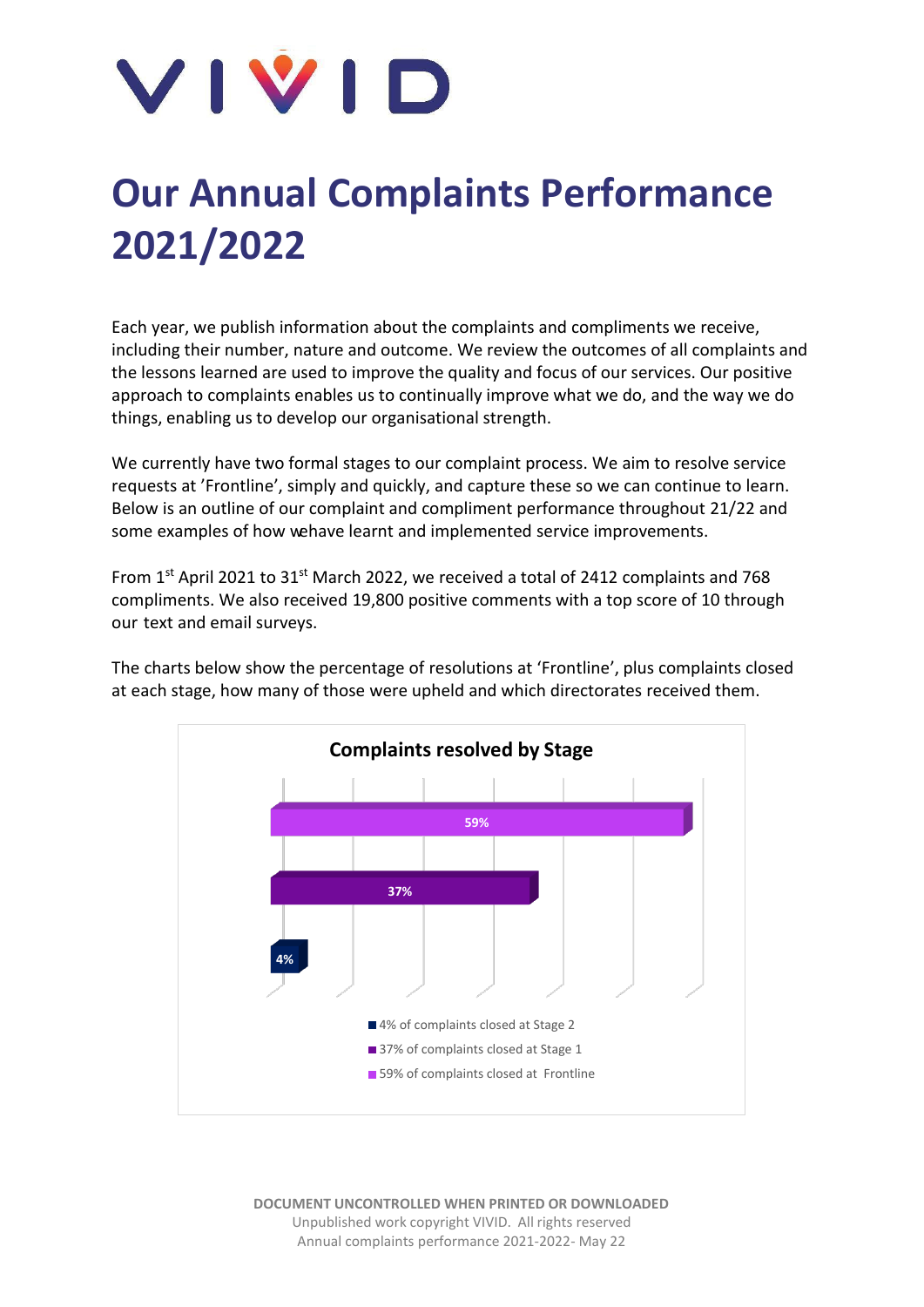



This is the percentage of complaints where we have found an element of our services where we haven't performed as well as we'd expect and 'upheld' our customers complaint.



This indicates the percentage of the overall feedback received by each directorate.

**DOCUMENT UNCONTROLLED WHEN PRINTED OR DOWNLOADED** Unpublished work copyright VIVID. All rights reserved Annual complaints performance 2021-2022- May 22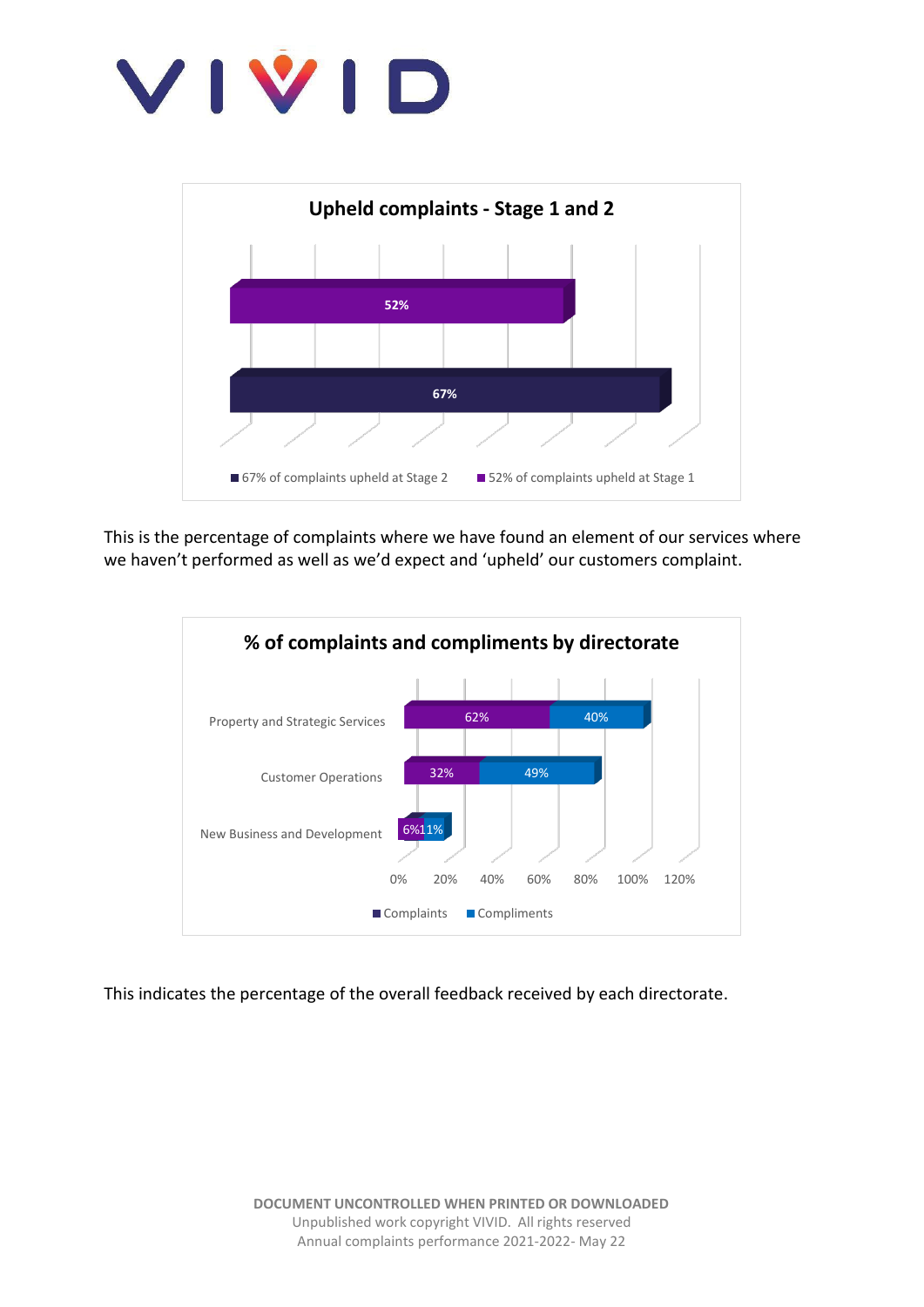

## **How we've learnt from your feedback**

Some of the changes we've made to improve our services following a complaint include:

- Developed a dedicated complaint team to ensure investigations are carried out in line with our policy including ensuring all managers are providing a consistent great customer experience with us, making sure customers are updated every 5 days on the progress of their complaint and making sure we resolve customer issues quickly and satisfactorily
- Implemented an app to help us monitor the progress of a complaint and any promises we've made to ensure we're meeting our customers' expectations
- Reviewed our stage 2 complaint process to ensure our customers are in control and comfortable with who they're meeting with to discuss their complaint
- Created a team to focus on the management of contractors working on our behalf to repair customers' homes -
- Updated our housing management system to enable staff to record customer preferences regarding home visits
- Provided additional customer experience training to all our trades staff to ensure they deliver a great customer service when working in our customers' homes
- Redesigned our processes and developed a team to specialise in damp and mould investigations and maintenance
- Reviewed our tenure specific information on our website and housing management system to make sure customers are aware of landlord and managing agent responsibilities and trained staff so the correct advice is given to customers –
- Provided 'Resolve' training for our Neighbourhood Officers to make sure they're confident in how to deal with and respond to allegations of anti-social behaviour
- Developed a checklist and guidance for customers viewing a mutual exchange home to help assess whether the property is the right choice for them including advice on parking arrangements for customers
- Created a new brochure with specific information for shared owners who have purchased a VIVID home

## **Ombudsman**

Where we haven't been able to resolve an issue, customers can refer their case to the Housing Ombudsman, who carry out an independent review of how we've dealt with a complaint and the outcomes we've provided.

Last year, the Ombudsman helped us reach a local resolution with 30 customers and fully investigated and provided determinations on 14 cases. Each case can include multiple determinations if the complaint relates to more than one issue.